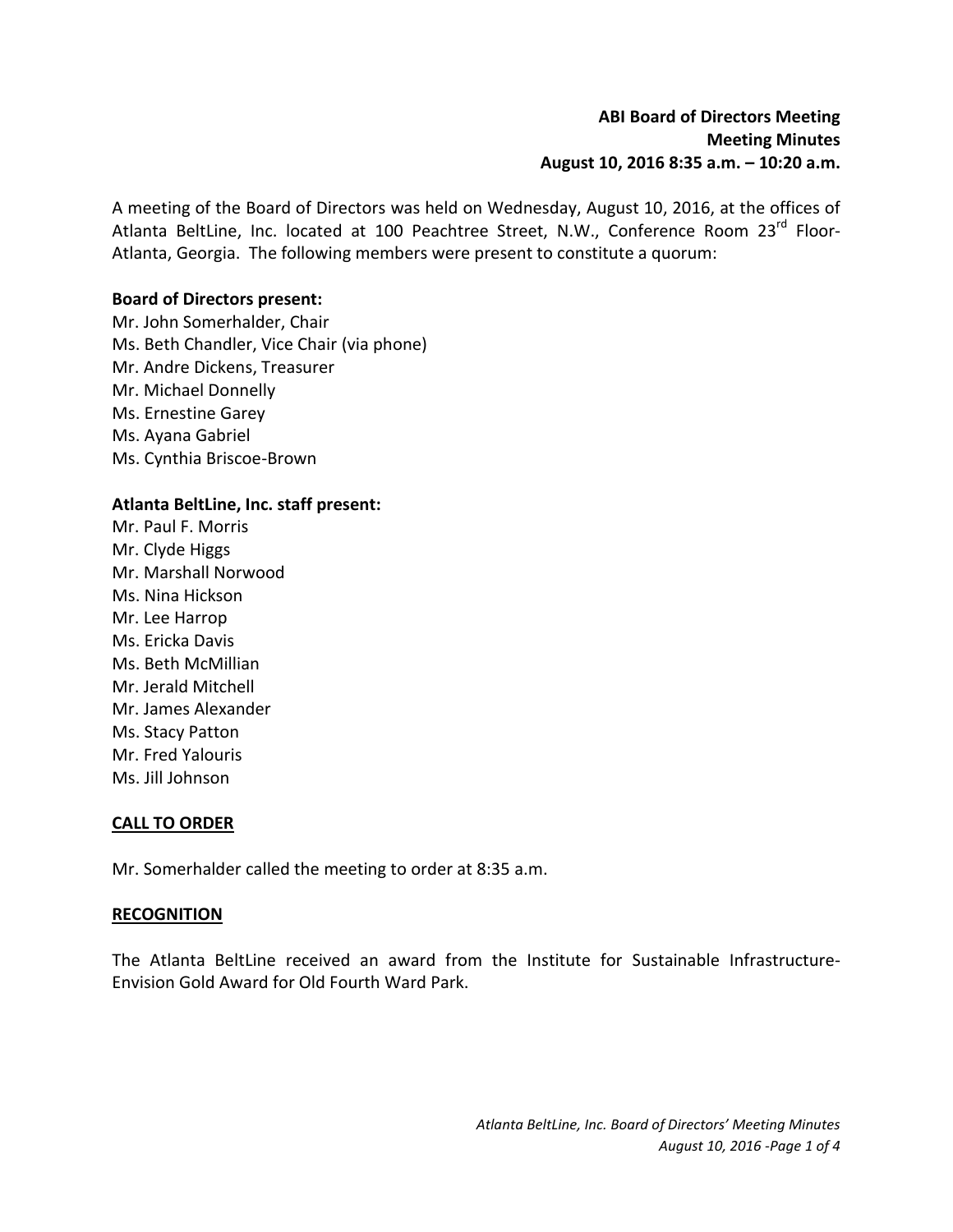## **APPROVAL OF AGENDA**

Mr. Somerhalder alerted the Board that there would be an Amended Agenda to discuss the FY17 Budget. A motion to approve the agenda for the Board of Directors' meeting of August 10, 2016 was made by Mr. Dickens and seconded by Ms. Garey. The motion was unanimously approved.

#### **APPROVAL OF MINUTES**

A motion to approve the minutes from the Board of Directors' meeting on May 11, 2016 and the Executive Committee meeting on June 8, 2016 was made by Ms. Garey and seconded by Ms. Chandler.

### **FINANCIAL REPORTS**

Mr. Norwood presented the Financial Report for June 2016.

### **PRESENTATIONS**

Three presentations were presented during the Atlanta BeltLine, Inc. meeting to include: 1-Draft Unified Plan presented by Lynnette Reid from Community Engagement and Planning 2-Art on the BeltLine presented by Fred Yalouris from Design 3-Murphy Crossing presented by Jerald Mitchell from Economic Development

## **ACTION ITEMS**

The resolution was made to the Board of Directors for granting the President & CEO the authority to renew a Line of Credit with Suntrust not to exceed \$5,000,000 and to finalize negotiations on the terms and conditions of the same. A motion to approve the resolution was made by Mr. Dickens and approved by Ms. Gabriel. The motion passed unanimously.

The BeltLine is currently operating under the FY16 budget until the FY17 budget is approved by the Invest Atlanta Board. The conversation about the budget centered on the need to increase the Atlanta BeltLine's budget for affordable housing. Various means and mechanisms were discussed with further discussions required.

#### **PRESIDENT AND CEO REPORT**

Mr. Morris presented his report and briefly summarized all of the activities that were undertaken by ABI with regard to the following: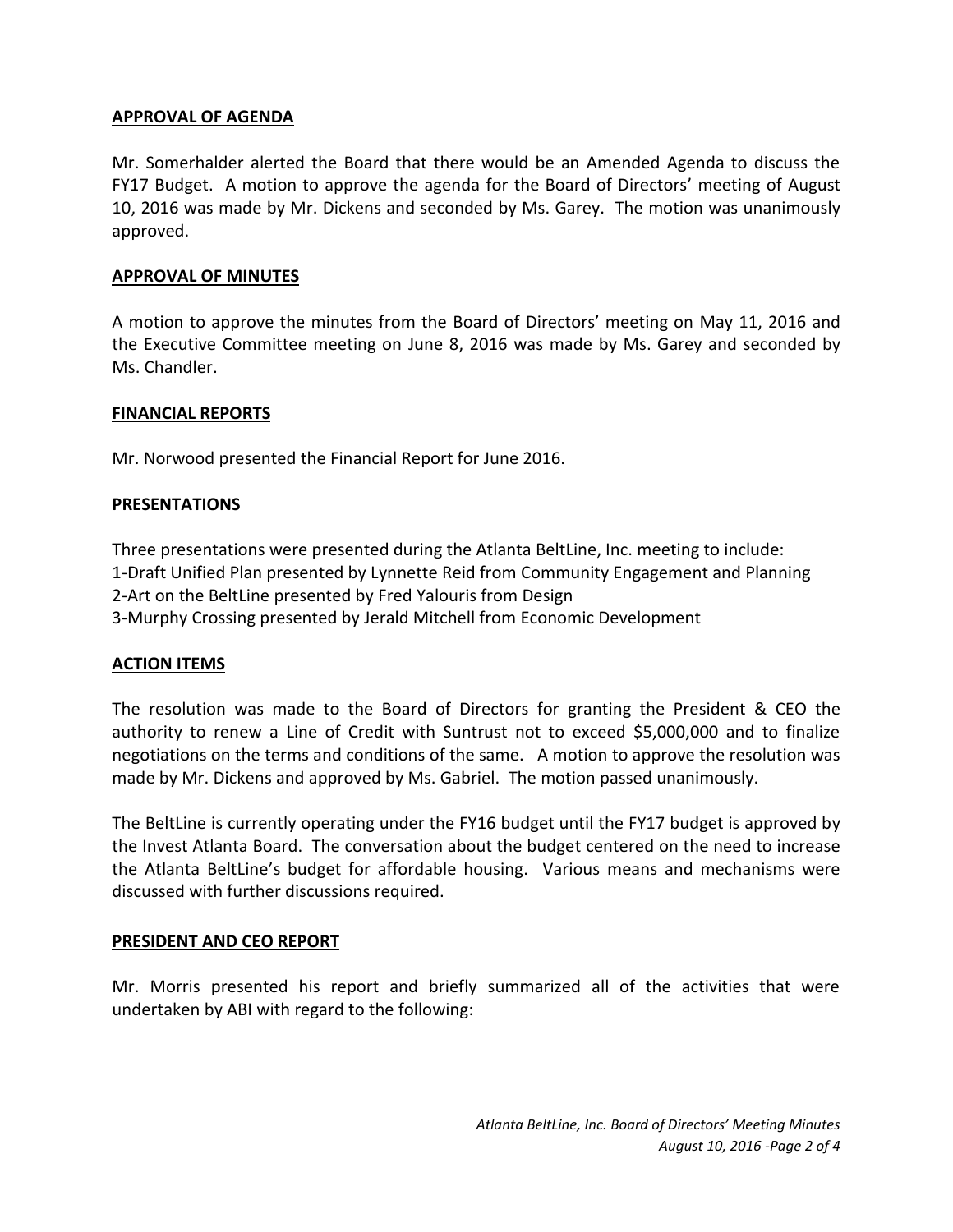- 1. On June 20<sup>th</sup>, the Atlanta City Council voted to place a  $\frac{1}{2}$  cent sales tax referendum for MARTA and transit projects on the November 2016 ballot. If approved, the additional sales tax will generate approximately \$3.5 billion over 40 years for transit improvement and expansion projects to include light rail/streetcar along the Atlanta BeltLine loop, crosstown connectors included in the Atlanta Streetcar System Plan (SSP) and infill MARTA rail stations on the Atlanta Beltline.
- 2. On July 18<sup>th</sup>, the Atlanta City Council voted to place a 4/10 cent sales tax referendum for transportation projects on the November 2016 ballot. If approved the TSPLOST will generate up to \$380 million over 5 years including \$65.9 million for Atlanta BeltLine right-of-way acquisition and lighting.
- 3. Mayor Reed has requested that ABI assist City of Atlanta Parks & Recreation along with Watershed Management Department to move forward with creating a final development plan and Phase One for Westside Quarry Park. This project will involve completing technical analysis, land acquisition and community engagement over the next several months.
- 4. ABI held a work session for the Integrated Action Plan on Affordable Housing on August 5<sup>th</sup>. Funding discussions between ABI and Invest Atlanta that involved tax increment, net bond proceeds, land sales and other sources.
- 5. Westside Trail Construction continues with the installation of the bridge beams and bridge decking across MLK Jr. Drive.
- 6. Eastside Trail Extension Construction is in progress and a relocation of a portion of the waterline in Wylie Street has begun. This will allow for ABI to shift the northern curb inward that will facilitate construction of the trail along Hulsey Yard. The project is on schedule and slated to be complete by June 2017.
- 7. The NEPA documentation for the BeltLine and Streetcar corridors are on track for December 2016 completion. ABI is engaged with the Federal Transit Administration (FDA) to partner in discussing the level of NEPA action for the 4 corridors in the study.
- 8. Southside Trail Design has begun with a series of public meetings to engage the community on where they hope to see access points and public art.